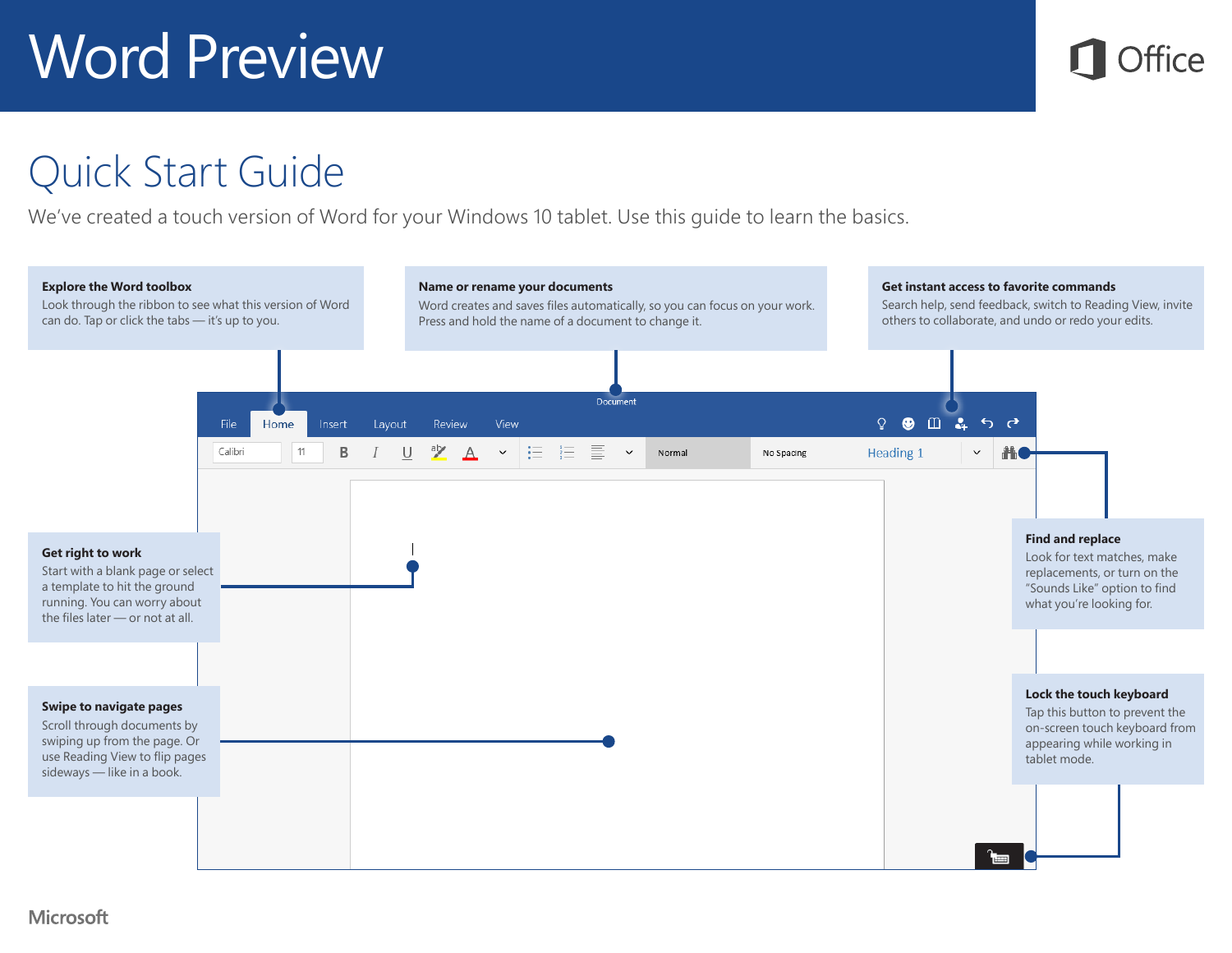#### Create something

Start with a **Blank Document** to get right to work. Or save yourself a bunch of time by selecting a template that closely resembles what you need, and then customizing it to your liking.



## Save your work automatically

Word automatically saves all of your changes as you work — so you never have to. Even when you close the app or your tablet goes to sleep, your work is always saved, so you can continue right where you left off.

To name or rename your current document, press and hold the center of the title bar, and then type the name you want. Word will continue saving with the new file name.

| Document |  |
|----------|--|
|          |  |

If you ever need to manually save a copy of your file for emailing or uploading, you can do so by tapping **File** > **Save As** > **Save a copy of the file**.

# Find your recent files

Whenever you start Word, the **Recent** files list shows you what you've been working on. Tap the name of the document you want to view or edit, or tap **Open other documents** at the bottom of the list to browse for more files.



# Right-click with your finger

Like all Office touch apps for Windows 10, Word gives you the option to work in tablet mode on the go, or in laptop mode when you have a mouse and keyboard attached. Haven't used the app on a tablet before? Don't be afraid to experiment!

Tap in your blank document or within a line of text to activate the cursor. Doubletap text to begin a selection, and then use the handles to extend it as needed. To right-click without a mouse, press and hold your finger on text or objects to open contextual menus that offer additional options and commands.

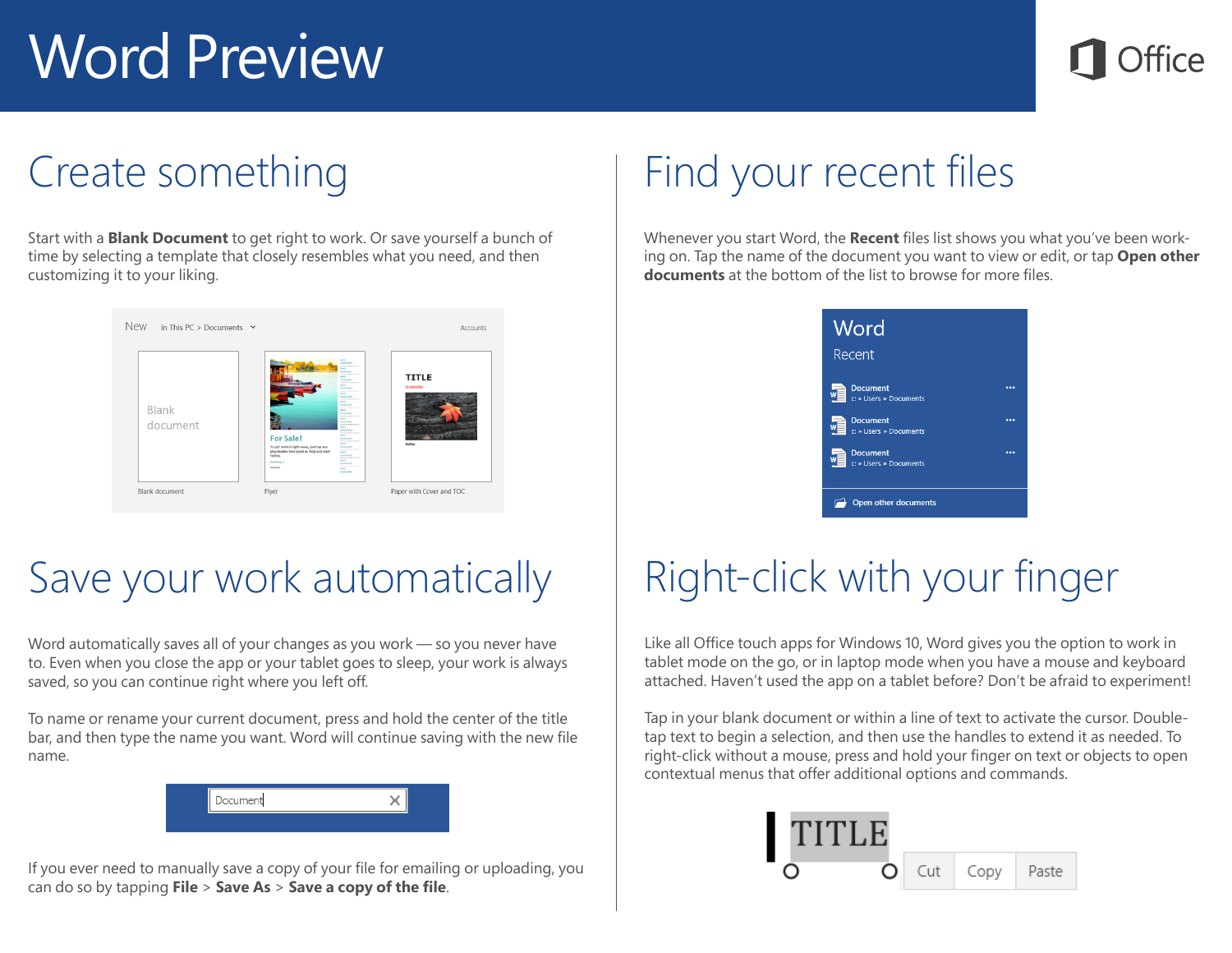### Read documents like e-books

When you're done editing your own documents or it's time to review someone else's, Reading View lets you focus on your work and ideas instead of the app. Tap **View** > **Read**, and then use your finger to swipe between the pages.



### Format documents with style

The **Home** tab includes many of the formatting tools that you're used to in the desktop version of Word. Press and hold to select text, and then change the font, text size, text alignment, and apply consistent formatting from the Styles gallery.



## Set options for reading

While in Reading View, tap the document title bar at the top of the screen. When the **Read** ribbon tab appears, tap its commands to make text larger or smaller, change the page background, or choose how much text to display.



To hide the ribbon and continue reading, tap anywhere in the document. When you're done with Reading View, tap the document title bar once more, and then tap the **Edit** button on the **Read** tab.

## Review and track changes

Whether you just want to keep your word count in check or collaborate with others, tap the **Review** tab for essential tools to track document changes.